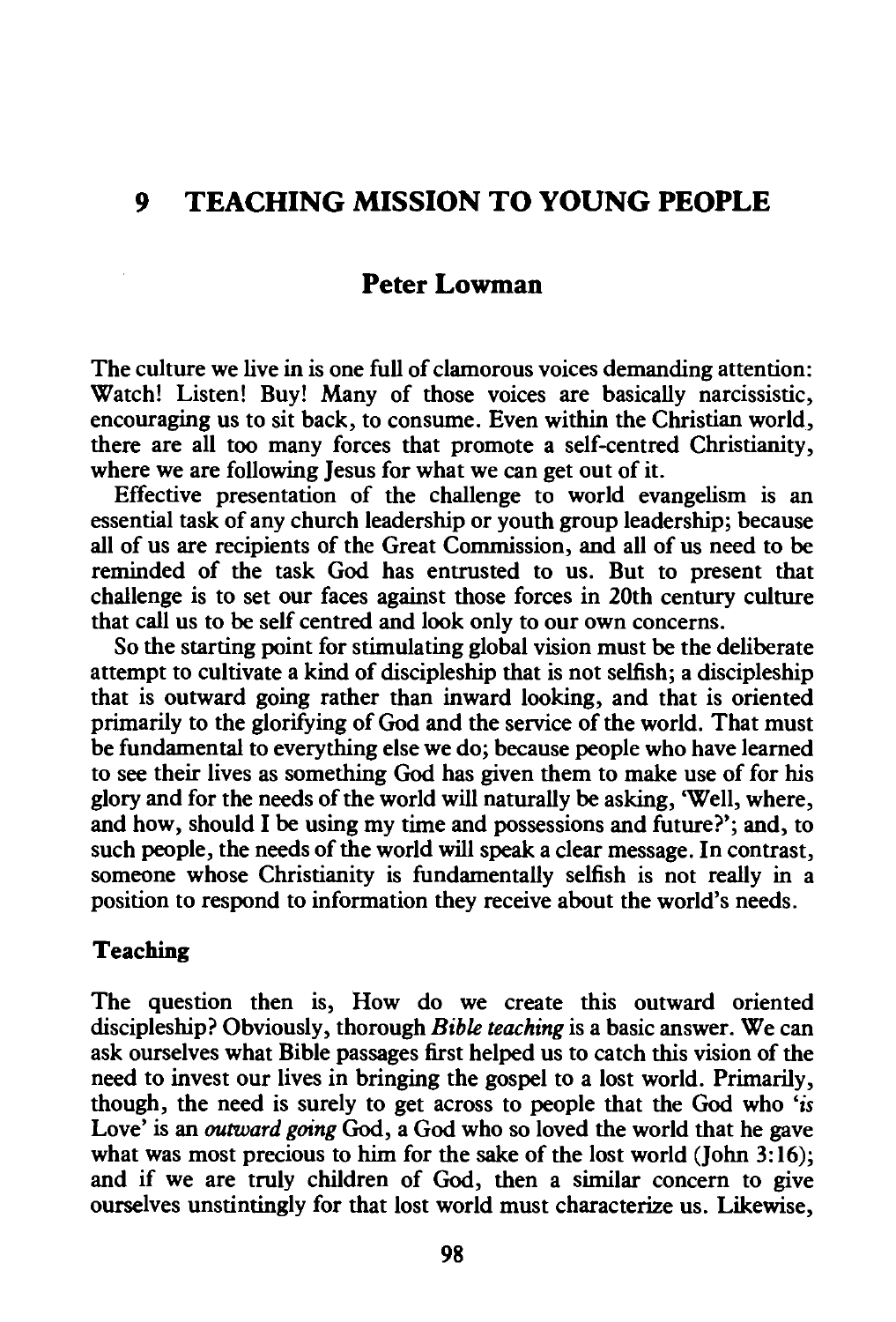our teaching must draw out something of what was involved in Jesus' far reaching prayer 'As You sent Me into the world, I have sent them into the world'  $(John 17:18)$ . A top priority, then, must be to ensure that our youth teaching programme includes presenting God as this kind of God.

There are other areas of teaching that we shall want to ensure are included in the teaching programme of our youth work. Presumably any youth group teaching programme will include a missions oriented component every now and then; and over a period we will want to cover things like Christ's command to world mission, and also the needs of the world that we live in. Oftentimes missionary concerns seem boring because people have never been given an adequate overview of the titanic struggle in which the church is engaged.

So, for example, we may want to try to give something of a geographic overview, arranging for our group to hear a speaker who is able to draw a basic picture of the overall 'state of play' in world mission. (Or, alternatively, some group members can put together a presentation themselves, drawing on sources like Operation World.) This will provide a context in which people can see the place of what they're doing in supporting a specific missionary in a specific situation. It may (for example) be a lot easier to pray for what 'our missionary' is doing in an obscure Indonesian village if we've learnt to see that in the light of the global interplay of the rival claims of Christianity and Islam.

It might also be worth experimenting with presenting the challenge to mission in terms of a cultural overview of what is happening in the West and elsewhere since Europe's 'loss of faith'. It is plain enough that such striking features of European society as rising street violence, industrial strife, AIDS, or the search for and loss of values evidenced in much 'high art' and also in popular culture (eg punk rock) relate directly to our loss of God. The missionary challenge in Europe in particular can be presented in terms of this disastrous spiritual void in our continent, where dechristianization has left us with 'every man for himself', with all the consequences we see around us. And in that situation, God has placed his church as the people who have the answers, in his Word and his Spirit; the 'rivers of living water' in what is, increasingly clearly, a spiritual desert; the 'lights of the world' in a continent where it is rapidly getting dark. Sometimes presenting the need in this way may help people catch the missionary challenge by relating it to other areas that have gripped and concerned them. It may help particularly if—as often happens—their vision of world mission has been too small.

### **Modelling**

But the verbal teaching is only one side of our presentation of the missionary challenge that follows from the outward going nature of the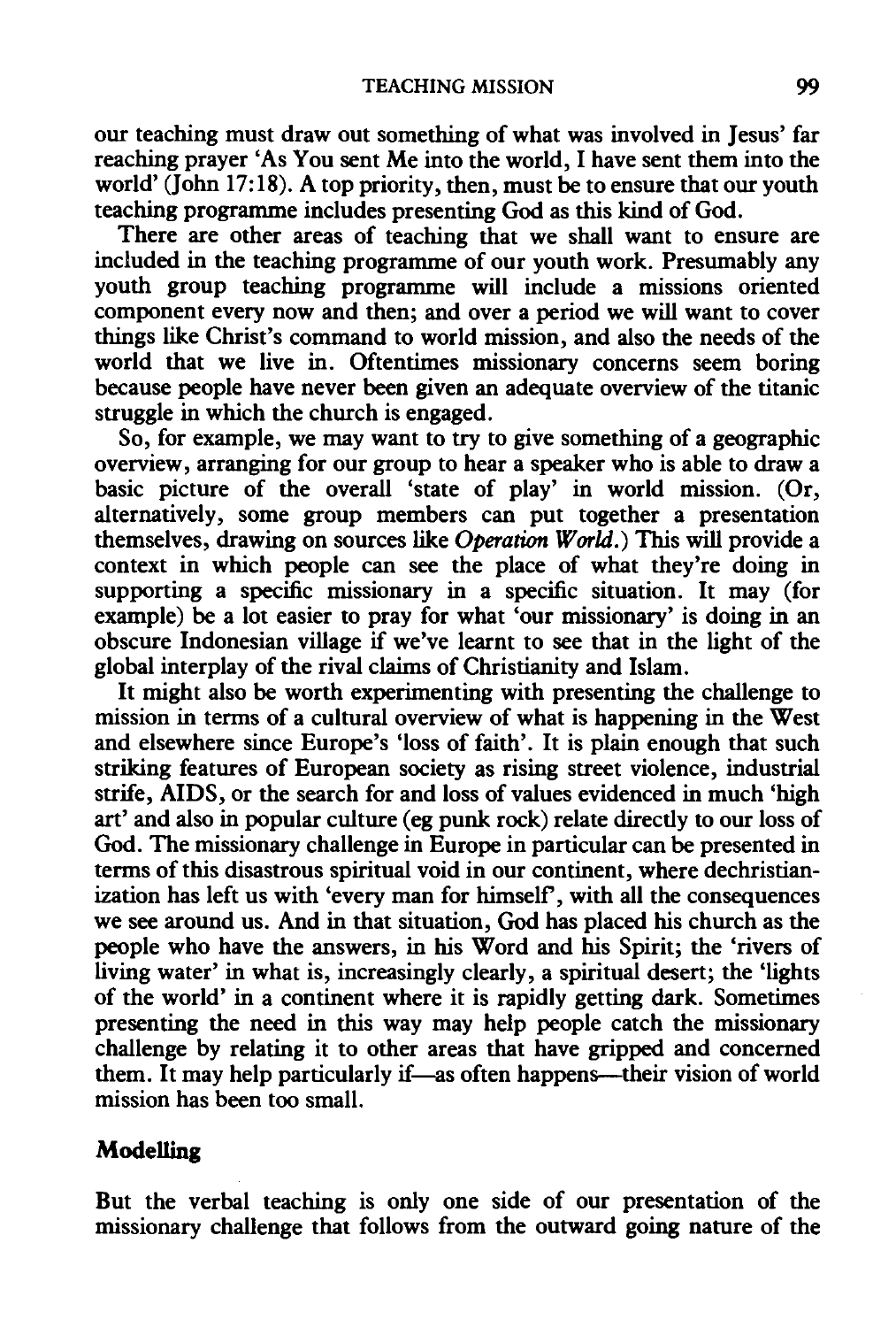God we worship. Equally important is the *modelling* of our own lives. As younger members of our fellowship or youth group look at us, do they see a Christianity that is primarily for what we get out of it (eg we get a ticket to heaven and give God some of Sunday as a repayment), or do they see a little of what it means to *live* 'for the Kingdom'? Do they see in us a commitment to material security or to spiritual warfare as primary? In conversation with us, do they get infected by a consuming passion for how the gospel is going forward? When we are discussing events of importance in the world, do they see in us a concern that the all-important dimension is how these events affect the church and the gospel? And when they discuss with us their developing career plans *(and* our own), are they encouraged to put as a primary concern the way one's life is to be invested in God's mission-or to make the kind of career plans that are standard with the 'man of the world'?

Modelling also operates in the way we run our church activities. We know that one of the things that kills world vision is the tendency to docket 'missionary matters' as something separate, pigeonholed away in activities and publications for the specialists who are 'that way inclined'. We know that world mission is rather the context in which *all* our discipleship takes place; that we are all of us missionaries, some called abroad and some called to stay in our homeland, but all missionaries nonetheless; and that all our local church activities are just the local manifestation of God reaching out through his people to the world as a whole. But do our church activities model this realization that world mission is the context for all we do?

Do we build in a 'missionary dimension' to all our activities-our prayer meetings, for example, or our home Bible studies? There are so many ways in which—without using more than a few minutes—we can build in a 'world mission component': a prayer item from *Echoes,* or from *Operation World,* or an Operation Mobilisation prayer card. Or we can write to one of the missionaries we support and ask for (say) eight specific areas of prayer concern that could be used in brief 'spots' in our Sunday evening service or youth group event. A leadership that deliberately builds a 'window on the world' into the majority of the fellowship's activities is modelling clearly to all its members the faith that world mission is the essential context of all our local discipleship.

## Exposure

Another question we will want to look at is *exposure.* People growing up in Britain today are bombarded by all kinds of forces that make them have a vision that is too small, a vision that is self centred and narcissistic. What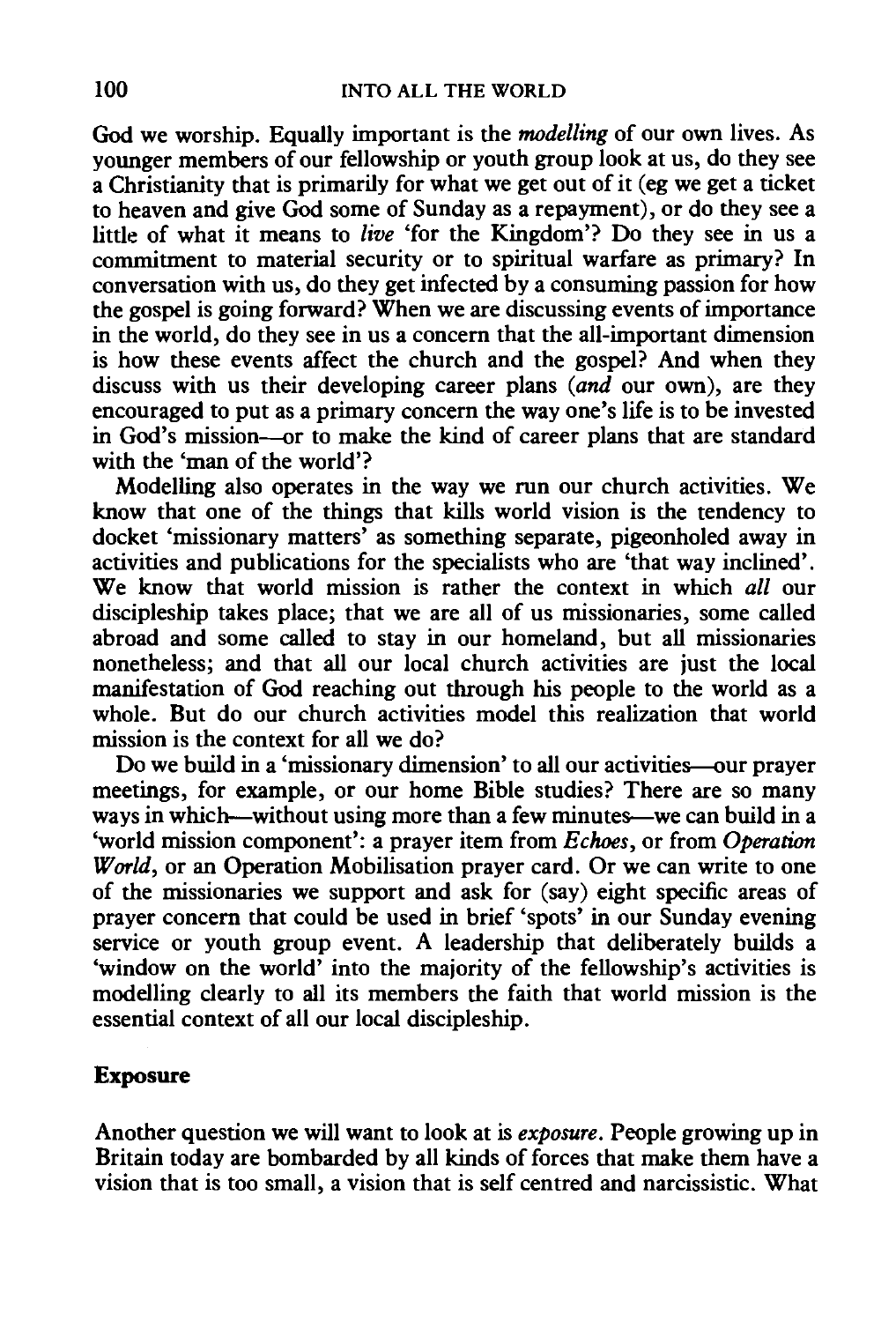can they be exposed to, so as to open their eyes to the huge world outside and the huge conflict that is going on in it?

What *people* can they be exposed to? Obviously we will want to think about what speakers we can invite to our youth group that will serve to open people's eyes a little. They don't necessarily have to speak on 'missionary' subjects, either. A man who has spent 20 years serving God in the Third World may be just as much an 'eye-opener' to the realities of the 'wider world' if he's talking on a topic like prayer. (This is particularly true if we can find good speakers who are not themselves British.) And if we invite people like that, we will want to work out how to set up 'exposure' in other ways besides just 'speaking from the front'. Which of our youth group should be invited for a meal with them? Which of our group could come over and spend the afternoon with them?

What *events* can our youth group be exposed to? What are the things we should be going to 'as a group'? We will want to check what good missionary conferences etc are happening in our area-for example the London Missionary Meetings for those who live in the southeast of England-and ensure that we build these into our group calendar. And can we take a group off to a residential missionary conference-events like MISSION '88, or like the conferences run by Operation Mobilisation? The important point here is that we don't just advertise these things, but rather examine the possibility of going as a group. That way, people will go along 'with the group' who might otherwise not be exposed to such things-instead of just the 'keenies' attending.

Or we can arrange this exposure by arranging our own missionary weekend. (Or why not do it with some other youth groups in the area?) It can include things like: a speaker who can give an interesting, realistic picture of what it means to be a missionary (both in talks and over the meal table!); some sort of overview of the world, for those to whom it's all new; perhaps a missionary film like *Y oneko;* and some times of world prayer (getting down to business!) Again, this may be a good time to involve any non-British Christians you know-Christian students from overseas, for example, or believers from abroad working with a group like In Contact.

What *books* can we expose our group to? If we are in leadership, part of our job is enthusing about and passing on literature that will help people 'catch the vision': the classic biographies (Hudson Taylor, C T Studd, *Shadow of the Almighty,* etc); books like those by Michael Griffiths, or George Verwer's *Hunger for Reality,* or Ada Lum's *Hitchhiker's Guide To Mission.* Or missionary magazines like *Echoes* etc. Enthusiasm for a book or magazine that has meant something to us can be infectious; and we can set up a personal library of missions books, and ask the Lord who in our group might be interested in them.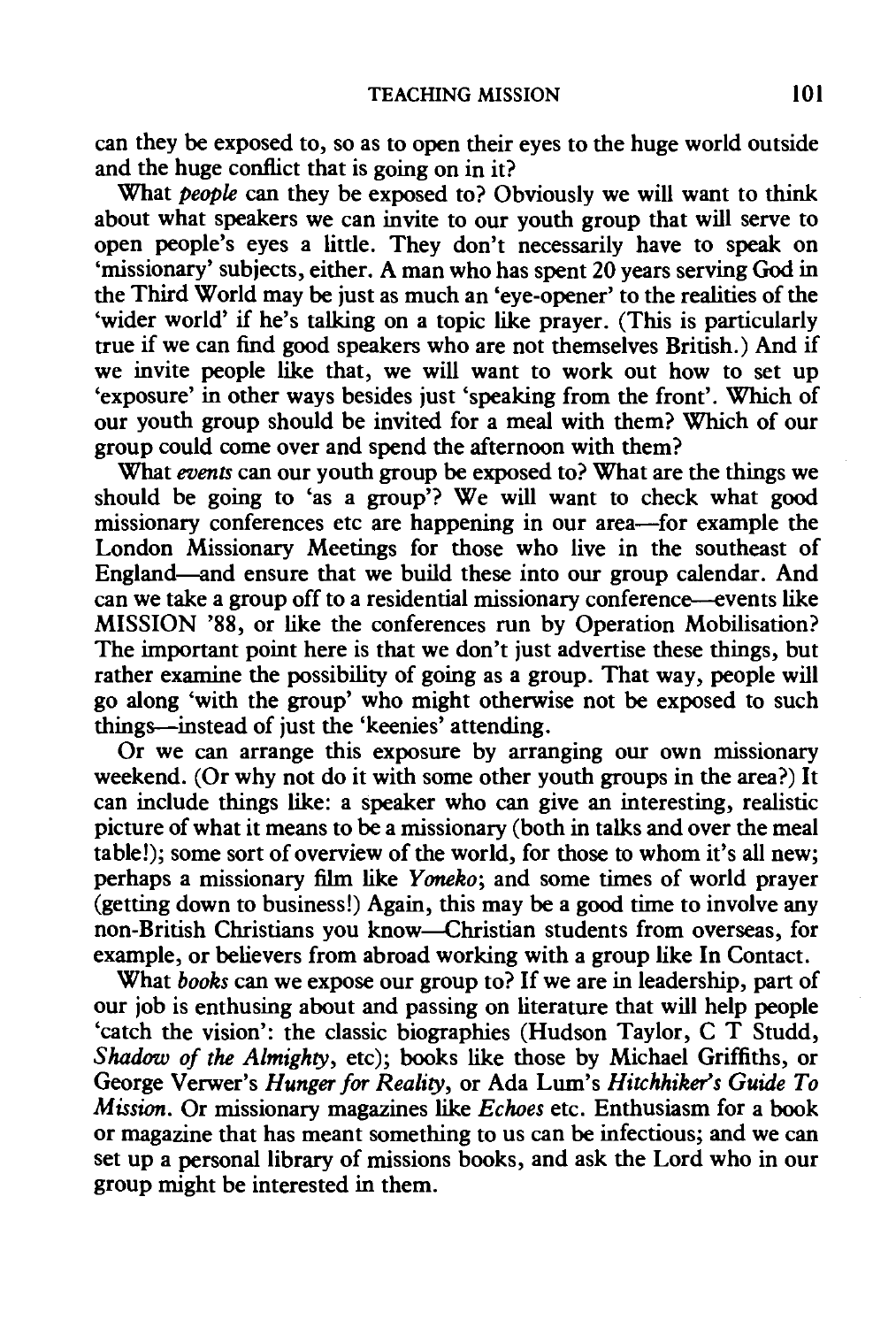#### **Planning for commitment**

In all this we will want to pray that God will lead the members of our youth group to find a *commitment* to some specific areas of missions concern. Having an overview of what is happening in the world as a whole is important, but we need that in order to get down to business with a few places in particular. ('Know a little of everywhere; know in depth about one people/nation/region/ministry', urges Ellie Lau of Hong Kong.) So, if we are in leadership, one of our goals will be to present some specific aspects of mission in which people can become involved prayerfully (Open Doors? Missionary Aviation Fellowship? Far Eastern Broadcasting Associates? Christian student work through the International Fellowship of Evangelical Students or Scripture Union?).

As we present these things, we're aiming to expose people to a broader range of what's going on, to expand their vision. And that's important; one feature of our present cultural situation seems to be that we function as experiential people rather than just on a linear, logical level; and if you want to get people committed to something, you must both present the facts of the situation to their mind and their reason, *and* also help their heart and imagination 'catch the vision' too. However, we aren't aiming only to expand people's awareness, but to lead them into active involvement; so as we present these ministries, we will want to spell out the specific ways in which our members can get involved.

Many of our group members will only get involved in what we do as a group; to begin with, at any rate. And so, as a group, we will want to have some definite commitment(s) to supporting work elsewhere in the world. These commitments don't all have to be permanent; in a youth group, it can sometimes be good to see if we can 'ride the wave' of areas of mission concern that have gripped the imagination of that particular generation of our members. So if we are committing ourselves to something, it may sometimes be good to adopt it for a specific period (eg three years); we can always renew our commitment subsequently. That can help to prevent staleness.

And then let's be creative in the ways we support our missionary. What things would (s)he like, besides the prayers and money we're sending? Maybe they're the sort of person who misses the English newspapers; well, the *Guardian* does an excellent weekly airmail summary of the week's news-what about sending it periodically? Is there any magazine our missionary might enjoy? Or a cassette--either music or Bible teaching (but there are some countries where you need to be careful what Bible teaching casettes you send in-it wouldn't be at all helpful to send something on new developments in Muslim evangelism to a Middle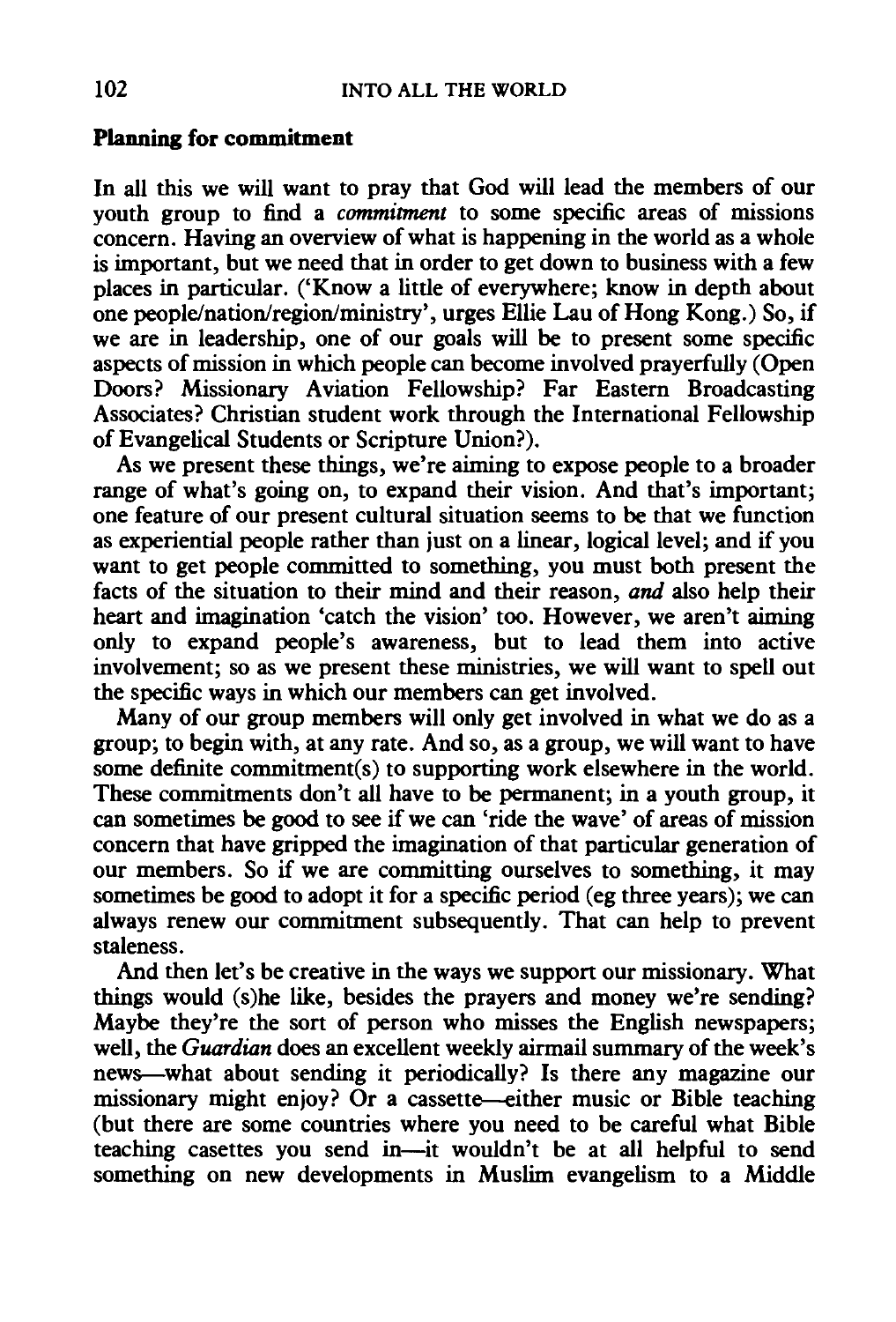Eastern country, for example)? Or a book---Christian, or maybe a mindstretching secular book--or maybe something just plain humorous? Is there any little luxury you can send your missionary--or your missionary's children--on her/his birthday?--any luxury food, for example--so long as it won't either spoil *en route* or create problems or bills at customs? (One missionary family told how they appreciated gifts of Marmite!) Are there any practical things that might be useful-tupperware, for example, or a supply of water filters? And if your missionary has ageing parents, is there any way you could show love to them? (Some of these ideas come from the Evangelical Missionary Alliance book *Love Your Local Missionary,* which has lots of other good suggestions besides.)

There are other ways we can build up our link too. It may be that our missionary works in a fellowship where there are young people of the age of our youth group; and maybe some of these could become penfriends with some of our group, and learn to pray for each other.

As we challenge our group to be creative and imaginative in these ways, it is not just our missionary who benefits. Our group members themselves are being helped to realise that 'missionaries are people too', and that missionary concern in not something boring after all.

#### **Dreaming big dreams**

Finally, we shall be asking ourselves how we can expose our group to *opportunities* for further service. The Lord has told us to pray that he will send out labourers into his harvest; and if we have responsibility for a youth group, we should be 'dreaming big dreams' about where they could be serving God ten years later. As we think like that, we shall begin to present our church and our youth fellowship as being a 'training centre': a place where we learn together about God and his Word, and where we develop our abilities to serve him and learn to work with him in evangelism and making disciples; so that in the years that follow we can use our lives to make a real impact for him in a lost world. So, as church leaders or youth leaders, we will be thinking what opportunities to present to our group. How can they use their summer? Could a number of our group go together on a Gospel Literature Outreach summer team, or with Operation Mobilisation? And how do we intend helping with any financial hassles they may encounter?

But we won't just think short-term. Part of our task will be to present, over a period of time, a range of areas of need that exist in our world, so that people can hear about some of the areas or ministries to which God may want to call them long-term.

And we shall pray that it will all bear fruit. And the Lord will answer